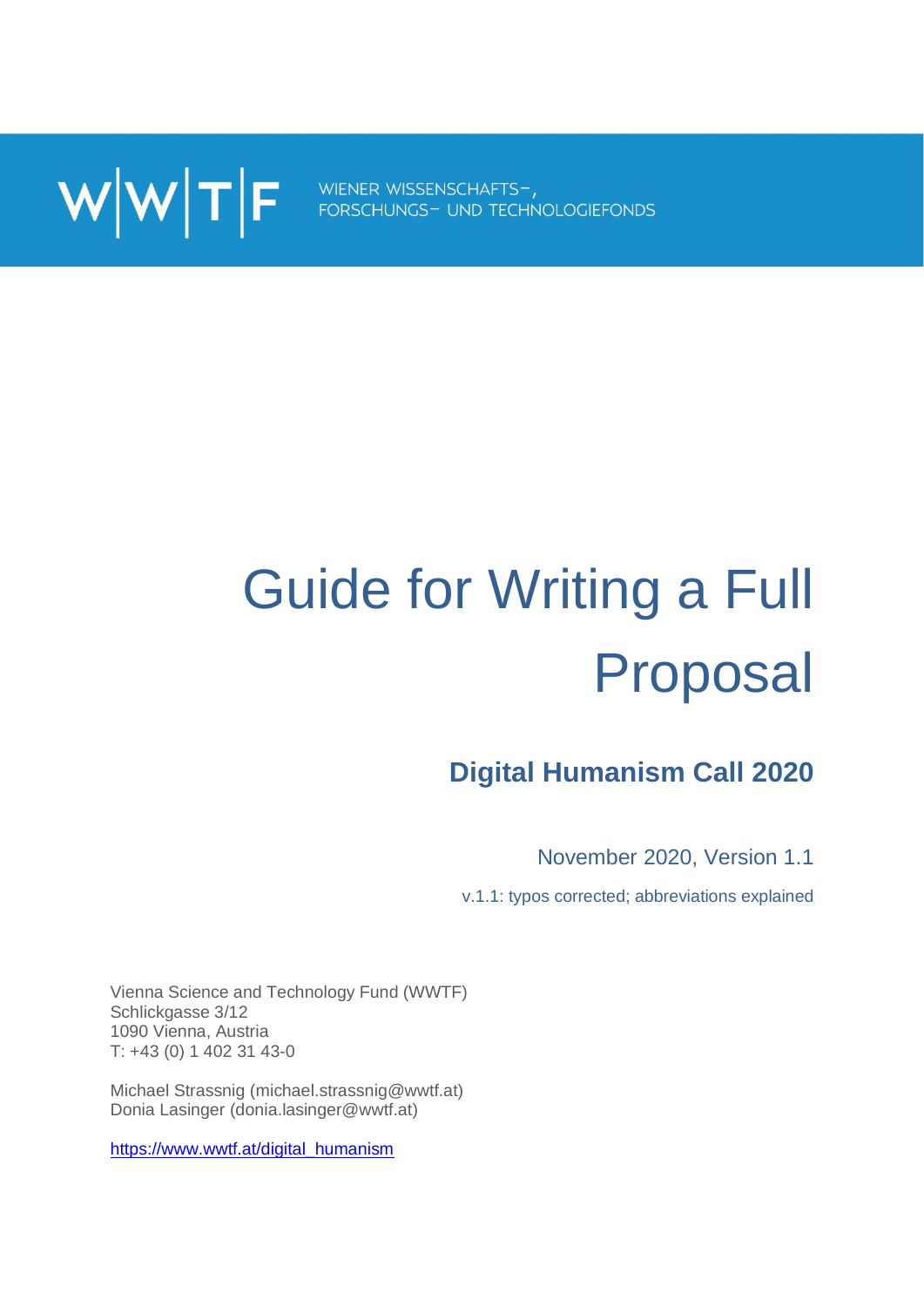| 1.     |                                                                      |  |
|--------|----------------------------------------------------------------------|--|
| 1.1.   |                                                                      |  |
| 1.2.   |                                                                      |  |
| 1.3.   |                                                                      |  |
| 1.4.   |                                                                      |  |
| 1.5.   | Specifics of Joint Projects (JP) between Vienna and Lower Austria  4 |  |
| 2.     |                                                                      |  |
| 2.1.   |                                                                      |  |
| 2.2.   |                                                                      |  |
| 2.3.   |                                                                      |  |
| 2.4.   |                                                                      |  |
| 2.5.   |                                                                      |  |
| 2.6.   |                                                                      |  |
| 2.7.   |                                                                      |  |
| 2.8.   |                                                                      |  |
| 3.     |                                                                      |  |
| 3.1.   |                                                                      |  |
| 3.2.   |                                                                      |  |
| 3.3.   |                                                                      |  |
| 3.4.   |                                                                      |  |
| 3.4.1. |                                                                      |  |
| 3.4.2. |                                                                      |  |
| 3.4.3. |                                                                      |  |
| 3.4.4. |                                                                      |  |
| 3.4.5. |                                                                      |  |
| 4.     |                                                                      |  |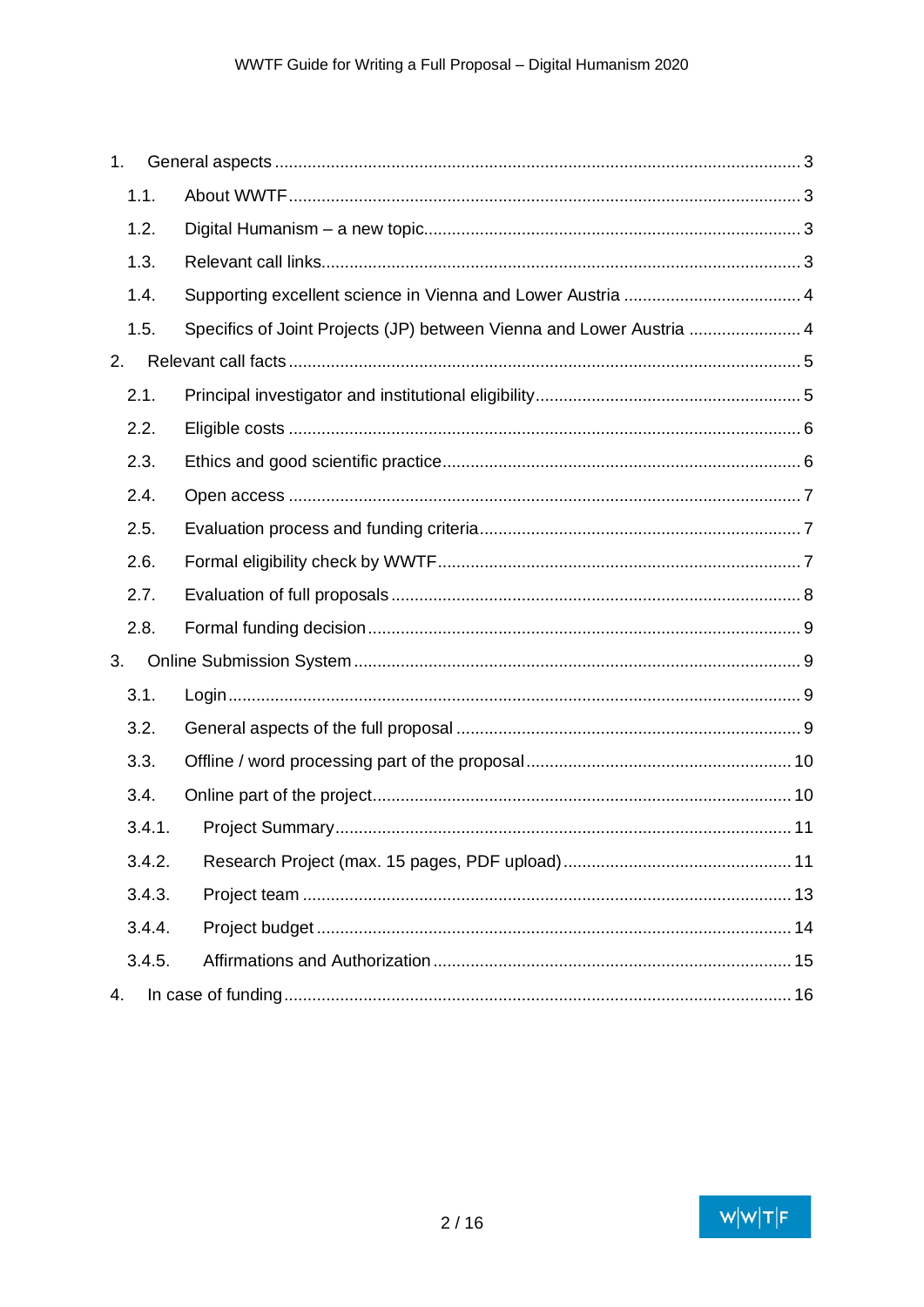# <span id="page-2-0"></span>**1. General aspects**

#### <span id="page-2-1"></span>**1.1. About WWTF**

The Vienna Science and Technology Fund (WWTF) is the only larger Austrian private nonprofit organization established to promote science and research. WWTF started its funding activities in 2003. According to its statutes, WWTF aims to fund excellent scientific research(ers) following the highest international standards in order to promote Vienna as a city of science and research.

WWTF provides substantial funding for larger multi-annual research projects at home institutions located in Vienna ("Project Funding"), as well as striving to attract excellent researchers from abroad to Vienna ("Vienna Research Groups for Young Investigators"). WWTF runs calls resulting in a strong competition for funding.

Currently, WWTF runs the following thematic programmes: "Life Sciences" (\*2003), "Information and Communication Technology" (\*2008), "Cognitive Sciences" (\*2011), and "Environmental Systems Research" (\*2017). The financial resources of WWTF originate from the "*Privatstiftung zur Verwaltung von Anteilsrechten*" and from the City of Vienna.

While the thematic funding programmes are established in close coordination with Viennese research and innovation policy and initiatives, the review and selection processes lie strictly in the hands of international scientists not employed in Austria. For each call, an appropriate international expert jury is formed. Additionally, for each application entering the full proposal stage a number of written peer reviews are obtained.

#### <span id="page-2-2"></span>**1.2. Digital Humanism – a new topic**

Based on many intense discussions and bottom-up activities of the Vienna research community over the last year, WWTF aims to introduce Digital Humanism with this call as a new sub-theme in its "Information and Communication Technology" (ICT) priority to trigger new interdisciplinary collaborations between the social sciences and humanities (and art-based research; SSH) and the technical-oriented ICT domain (computer sciences, data science, etc.).

For more information about the wider initiative of Digital Humanism in Vienna, please go to our digital humanism website: https://www.wwtf.at/digital\_humanism/. 1

#### <span id="page-2-3"></span>**1.3. Relevant call links**

• **Call information and details:** [https://www.wwtf.at/programmes/information\\_communication/](https://www.wwtf.at/programmes/information_communication/)

• **Online System for submitting a project proposal:**  <https://funding.wwtf.at/user/login/>



<sup>1</sup> [https://www.wwtf.at/digital\\_humanism/](https://www.wwtf.at/digital_humanism/)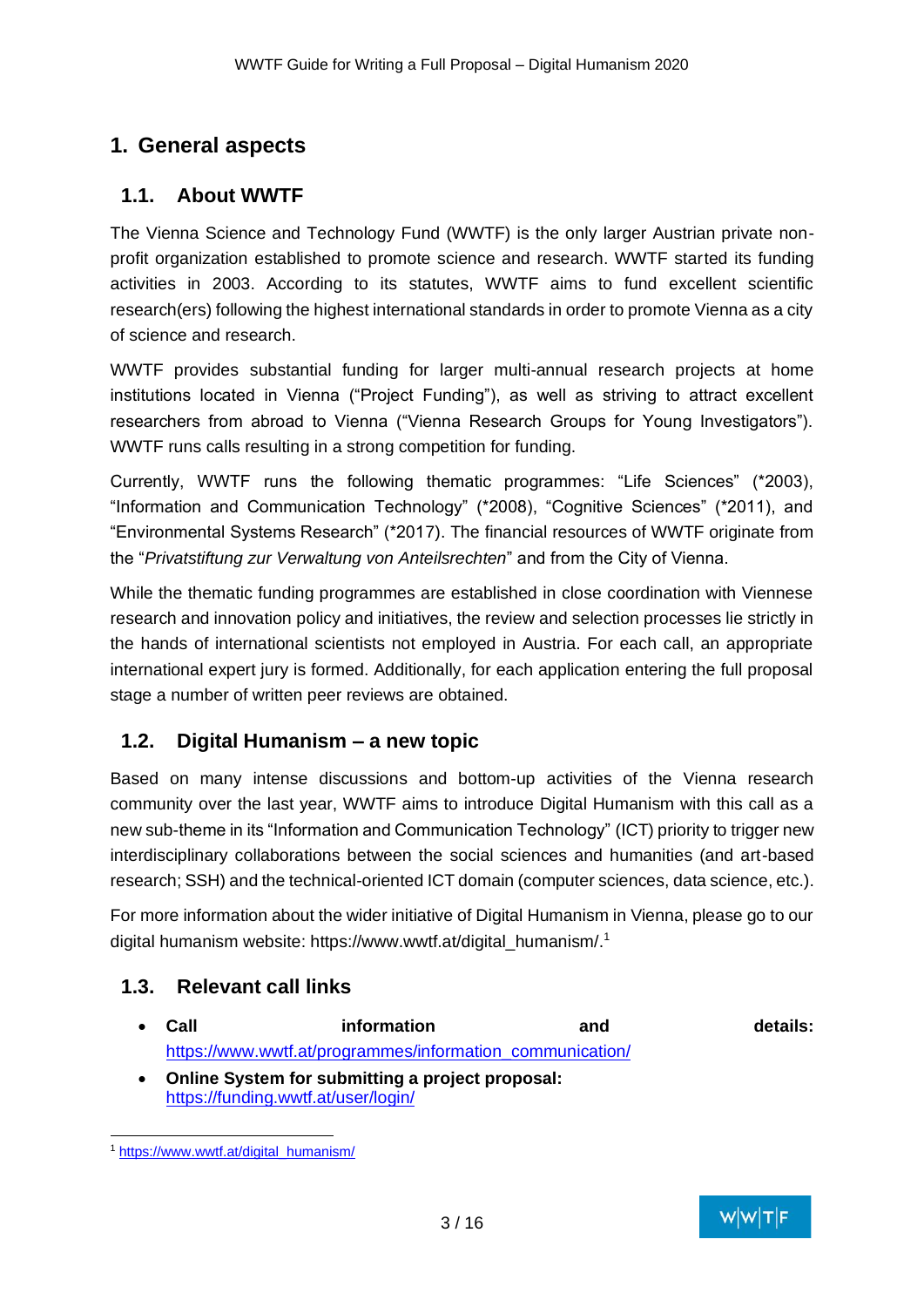• **Information on the topic of Digital Humanism (in a wider sense):** [https://www.wwtf.at/digital\\_humanism/](https://www.wwtf.at/digital_humanism/)

#### <span id="page-3-0"></span>**1.4. Supporting excellent science in Vienna and Lower Austria**

Vienna as an innovation area does not end at the city limits, and a "Vienna Innovation Area" is important and useful in our efforts to be one of the most important European research and innovation centres. This includes the networking of research communities. WWTF has well developed tools for competitive research funding in Vienna. There is a strong desire from researchers in Vienna and Lower Austria for stronger cooperation. A new 2020 agreement enables this cooperation between research institutions in Vienna and Lower Austria in the WWTF competitions. It is a valuable gain for all involved parties.

In a framework initially limited to three years, the Province of Lower Austria dedicates a maximum total of  $\epsilon$  3 million in fiduciary support to WWTF, i.e. up to  $\epsilon$  1 million per year. This is also the maximum amount of project funding that can go to Lower Austrian project partners as part of cooperation projects per year.

Both sides can decide whether or not the opportunity for these cooperation projects should exist for a specific call. After three years, the continuation and its design will be decided.

#### <span id="page-3-1"></span>**1.5. Specifics of Joint Projects (JP) between Vienna and Lower Austria**

WWTF now also accepts joint projects between Viennese and Lower Austrian universities and research institutions in its regular project calls. The aim is to receive applications in which the partners cooperate on equal terms.

**Please note, that you have already decided in the short proposal phase if you want to use this opportunity or not. At this stage, opt in or opt out is not possible anymore.** 

The incentive for cooperation projects is a slightly higher total maximum funding amount which consortia applying for a Joint Project can request  $(+) \in 50.000$  compared to the regular maximum funding amount).

The Vienna share (at least 51% of the project sum) is paid by WWTF from its own resources, while the Lower Austrian share (49% maximum) is financed from the Province of Lower Austria.

In summary, a JP differs from a standard WWTF project in the following points:

- The maximum funding volume for a JP is  $\epsilon$  50.000 more than the funding volume of a regular WWTF project, i.e. in total  $\epsilon$  450.000.
- The PI/Coordinator has to be affiliated to a university or non-university research institution in Vienna. At least one Co-PI has to be affiliated to research institutions in Lower Austria.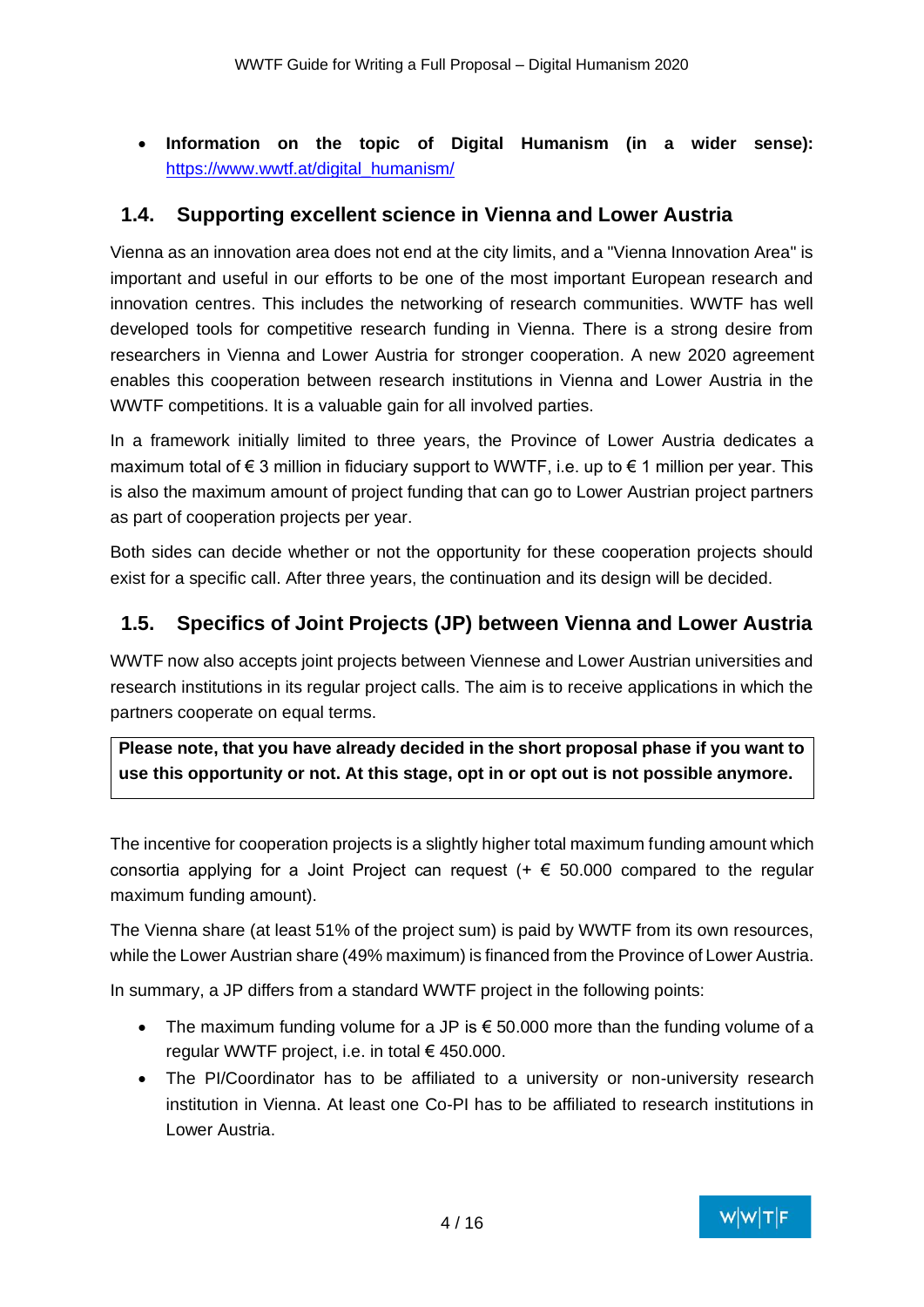- The budget allocated to partners in Vienna has to be at least 51% of the total budget: the share of budget going to partners in Lower Austria has to be higher than 20% and can be 49% at most (collaborations with partners in Lower Austria up to 20% are not considered JPs but can be submitted as regular WWTF projects). Partners outside Vienna or Lower Austria are optional and may request up to 20% of the total budget.
- Regional branches of Viennese Institutions (e.g. BOKU, VetMed, AIT) located in Lower Austria are considered as Vienna-based for the purpose of our funding activities.

The Lower Austrian project partner has to comply with the Lower Austrian Culture Promotion Act 1996 and the directives issued on the basis thereof (http://www.noe.gv.at/noe/Kunst-Kultur/Richtlinien\_zum\_Noe\_Kulturfoerderungsgesetz\_1996\_3.pdf).<sup>2</sup>

Please note that WWTF needs to share your documents related to the evaluation process with the Government of Lower Austrian in case that you applied for a Joint Project.

# <span id="page-4-0"></span>**2. Relevant call facts**

# <span id="page-4-1"></span>**2.1. Principal investigator and institutional eligibility**

The **Call Fiche** including contact information of the WWTF call managers is available at [https://www.wwtf.at/programmes/information\\_communication/#ICT20](https://www.wwtf.at/programmes/information_communication/#ICT20)

For the overall framework of WWTF funding, you may consult the respectiv[e guidelines](https://www.wwtf.at/upload/Anlage4_WWTF_Richtlinien_ab_01_01_2011.pdf) (please note that the relevant points for submitting a project are also listed here).<sup>3</sup>

The **Principal Investigator and Coordinator (PI)** of a WWTF project must have a Viennese home institution to which the project is affiliated to. This includes researchers moving to Vienna who will have a Viennese affiliation and workplace in case of funding. Project **partners** outside of Vienna may receive up to 20% of the total funding applied for. Partners outside Vienna are optional. For partner in Lower Austria, see section 1.5. above.

For **universities**, WWTF projects are treated according to §27 of the Universities Act 2002. Therefore, authorizing signatures from the university / scientific institution acting as hosting institution are required for the submission. In case of funding, the host institution will be the formal contract partner for WWTF while the PI has the scientific and financial authority and responsibility for the project. Please note, that Core Team members share equal managing and scientific roles in the projects, however for legal and administrative reasons, WWTF needs a main PI to be defined in the online system and later on, in the contract in case of funding.

<sup>&</sup>lt;sup>2</sup> [http://www.noe.gv.at/noe/Kunst-Kultur/Richtlinien\\_zum\\_Noe\\_Kulturfoerderungsgesetz\\_1996\\_3.pdf](http://www.noe.gv.at/noe/Kunst-Kultur/Richtlinien_zum_Noe_Kulturfoerderungsgesetz_1996_3.pdf)

<sup>3</sup> https://www.wwtf.at/upload/Anlage4\_WWTF\_Richtlinien\_ab\_01\_01\_2011.pdf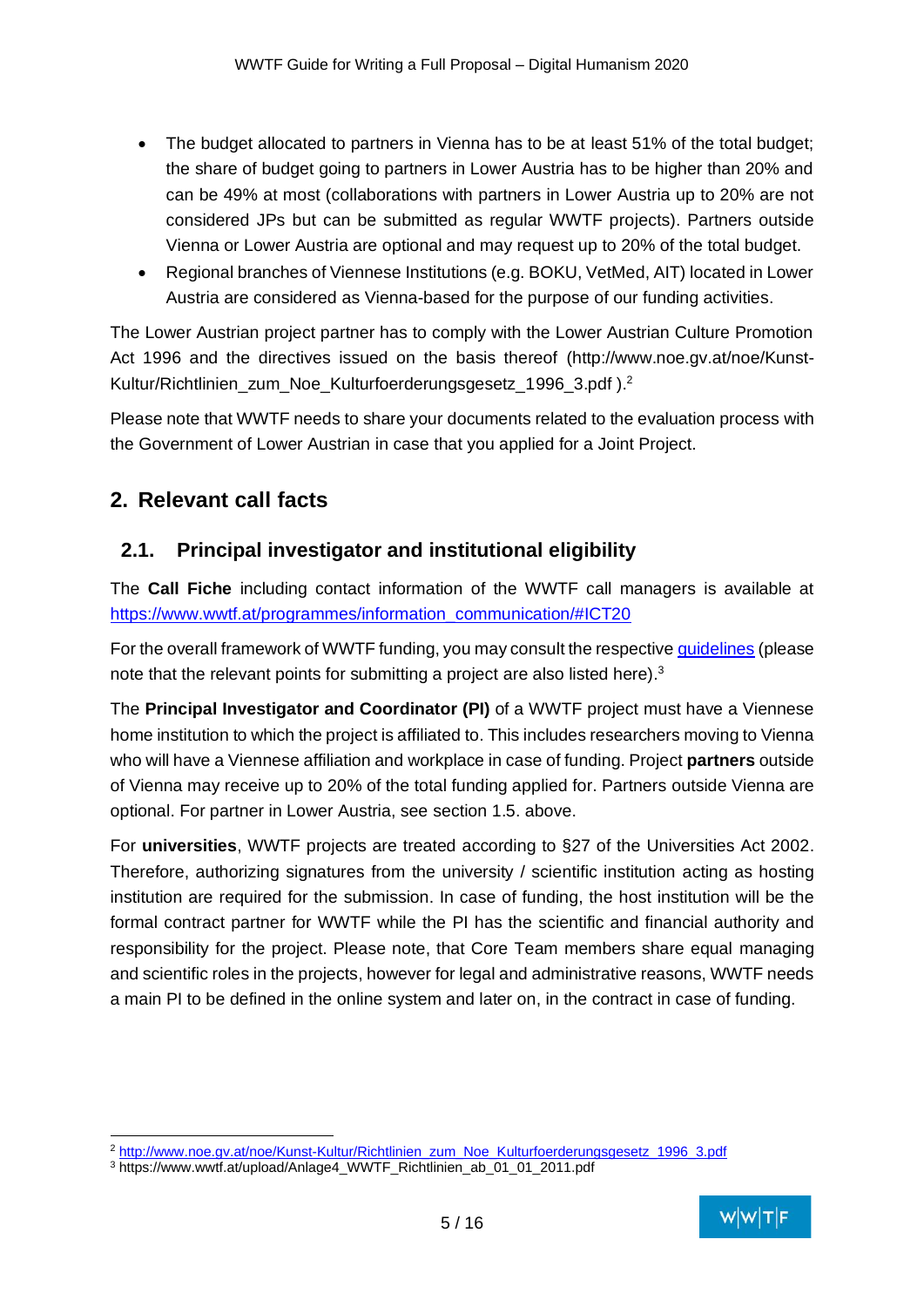# <span id="page-5-0"></span>**2.2. Eligible costs**

#### **Please note that the full proposal requires a detailed project budgeting.**

WWTF funding may be used for all project-related costs; however, the main focus should be on funding scientific personnel. Everybody employed through a WWTF-funded project should receive a fair contract with at least a minimum wage according to the "Kollektivvertrag" (collective agreement) of the Austrian Universities or – for staff employed at non-university institutions – according to the standards of the Austrian Science Fund (FWF, available online at fwf.ac.at). The maximum employment is set to 100%. When planning the budget, use fulltime equivalent (FTE) salaries and be aware that the PhD salary listed by FWF is for a 75% position.

Personnel costs cannot be claimed for permanent senior staff that is fully financed by the institution. Exceptions are made for institutions whose basic institutional block funding is less than 40% of the overall budget of the organisation. In these cases, permanently employed senior staff may claim up to 20% of their annual salary from WWTF.

The personnel categories are:

- **Senior Personnel:** highly qualified scientists, usually already permanently employed
- *Post Doc:* or equivalent qualification, including Senior Postdocs
- *PhD Student:* or equivalent qualification
- *Diploma Student:* Bachelor or Master students
- **Office/Technician:** office staff or technical staff (proportional funding only)

The funding by WWTF under this scheme is not intended to cover investment in general infrastructure, however *pro rata* depreciation rates for the project duration are fundable for **equipment** necessary for the project. WWTF funding also covers **materials,** consumables and software (as well as small devices up to 1,500 € each), **travelling costs** (incurred for attending project related scientific events and meetings), **publication costs** (including costs for patent filing and open access publication), **workshops/conferences** and **other project related costs**. However, non-personnel costs must be balanced, as WWTF focuses on funding people, and should not exceed the limit stated on the call fiche for non-personnel costs.

WWTF pays a **maximum of 20% overhead**. Overhead ("indirect costs") is calculated as 20% of the direct costs of the project. The total funding volume is calculated as direct + indirect costs. Applicants are required to comply with the overhead regulations of the involved institutions.

#### <span id="page-5-1"></span>**2.3. Ethics and good scientific practice**

**Compliance with the rules for good scientific practice including the appreciation of ethical aspects in research** is mandatory even at the proposal stage.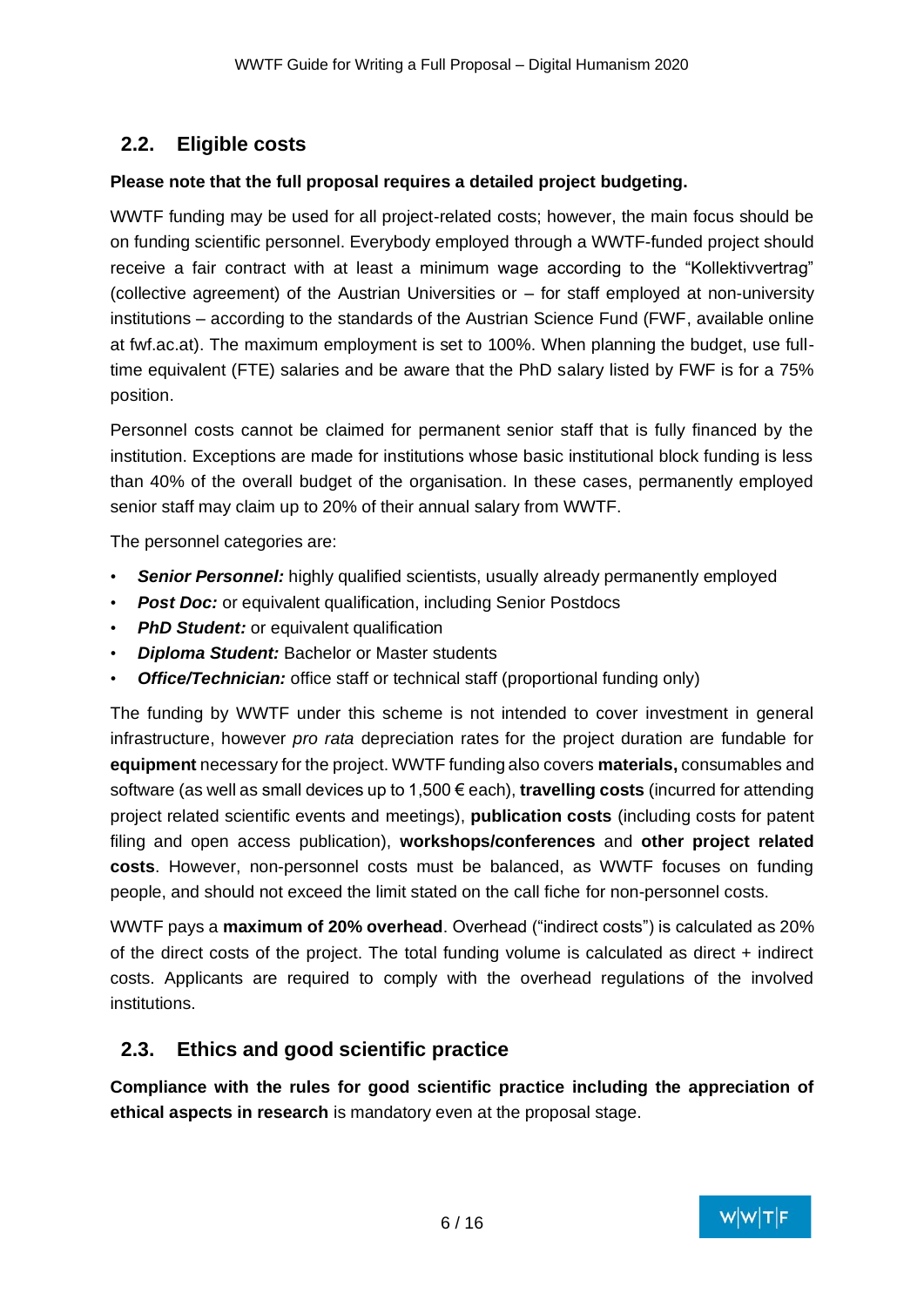If the approval from the ethics committee/institutional review board is required for the planned project this has to be clearly stated at the short proposal stage and the approval ("Votum") **has to be submitted online with the full proposal (PDF upload).**

The approval by the ethics committee has to be specific for the planned WWTF project; therefore, the title of the project should be the same as on the approval (minor deviations are possible). If the title of the approved research differs significantly from the proposed project, the PI has to include a statement (in the online submission system) confirming that the approval covers the planned research.

Should it not be possible to have a final approval before the full proposal deadline due to reasons which are beyond the control of the applicant, such as constraints imposed by the local ethics committee, the applicant must explain the reasons in the provided textbox in the submission system and send the preliminary approval the call manager at the latest two months after the full proposal deadline.

If the main applicant for the ethical approval is not the PI or co-PI/Core-Team Member of the WWTF proposal, a clear statement has to be included in the online proposal whereby the PI or co-PI/Core-Team Member confirms that he/she is authorized to conduct the planned research within this ethical approval.

If the planned research is covered by an existing approval, the applicants have to submit the extension of the approval ("Verlängerung der Gültigkeit des Votums"). The above also applies for extensions.

**Non-compliance will result in the rejection of the proposal on formal grounds and will therefore not be further processed or sent for evaluation.** 

# <span id="page-6-0"></span>**2.4. Open access**

Please also consider WWTF's open access policy [available online.](https://www.wwtf.at/about/policies/index.php?ID=7370#O7370)<sup>4</sup>

# <span id="page-6-1"></span>**2.5. Evaluation process and funding criteria**

Project calls follow a **two-stage evaluation process**: in the first stage, a short proposal is submitted is completed. Full proposals may be submitted until the deadline via the online submission system. WWTF does not accept submissions after the deadline.

Please consult for [https://www.wwtf.at/programmes/information\\_communication/#ICT20](https://www.wwtf.at/programmes/information_communication/#ICT20) upto-date timelines.

# <span id="page-6-2"></span>**2.6. Formal eligibility check by WWTF**

The proposals will be screened for formal eligibility by the WWTF office to check if the following criteria are met:

<sup>4</sup> <https://www.wwtf.at/about/policies/index.php?ID=7370#O7370>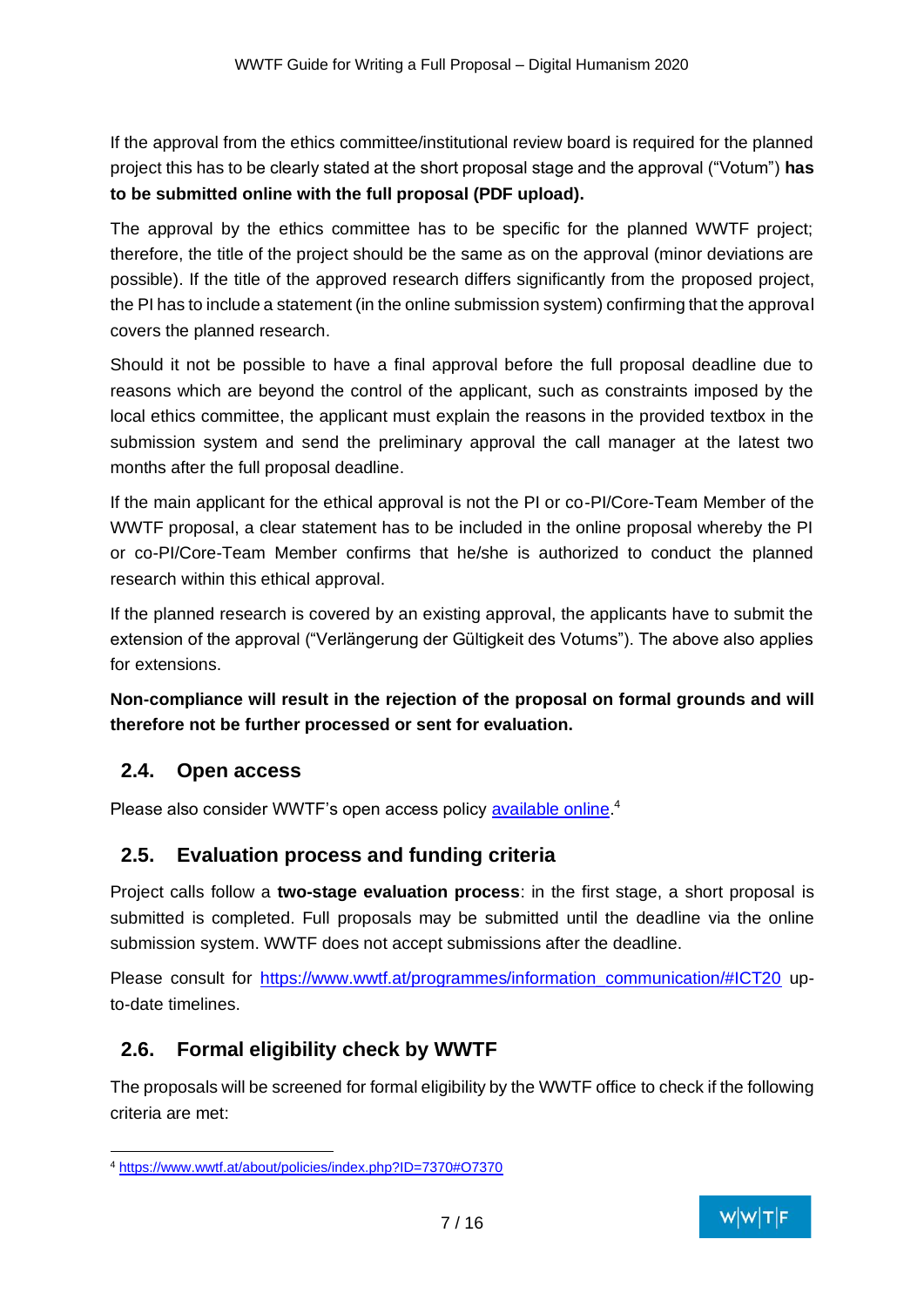- a. Eligibility: the PI must be affiliated to a Viennese university or non-university research institution; the research institutions of the applicants must be eligible for this type of funding. For JPs, at least one co-PI must be affiliated to a Lower Austrian university or non-university research institution.
- b. Budget: requested funding within the defined range, limits per cost category and region not exceeded. Changes with regard to the budget in the short proposal reasonable and explained.
- c. All parts of the proposal completed, including the required uploads. Missing part may lead to an exclusion of the proposal from the evaluation process.
- d. All required signatures (and stamps) uploaded. Electronic signatures are accepted.

Proposals that do not meet the key formal requirements will not be sent for further evaluation to the core team of the jury (core jury). Applicants of proposals which are deemed ineligible will be informed shortly after the submission deadline.

#### <span id="page-7-0"></span>**2.7. Evaluation of full proposals**

Each eligible proposal will be assessed based on the following criteria:

- a. **Quality:** scientific originality and excellence of the proposed research project (including methodological questions).
- b. **Innovative character of the research**
- c. **Relevance**: does the proposed research contribute to mid- to long-term concepts to rethink digitalisation processes to be better aligned with established human values? Does the proposal contribute to advance digital humanism?
- d. **Interdisciplinary collaboration:** teams should include an appropriate mix of expertise, bringing together researchers from ICT and SSH. The jury also assess the degree and quality of the proposals in regard to interdisciplinarity.
- e. **Potential of the applicants:** accomplishments and competencies of the applicants to conduct the proposed research.
- f. **Consideration of gender aspects:** The relevance of potential sex-specific and genderrelated aspects of the proposed projects should be considered and explained within the different sections of the short proposal. Please also refer to the document "*Including sex and gender considerations in WWTF proposals and research teams*" available online.

First, applications will be reviewed by (at least) two reviewers (these are international experts other than the jury members). They will be selected according to their expertise with regard to the topic of the proposal.

Based on the reviews, the jury will discuss the proposal in a jury meeting in May 2021 to make a funding decision. At least **two jury members** are assigned to each proposal and act as rapporteurs for the proposals. The arguments brought forward in the review reports will be carefully balanced with the jury's own expertise. The result of this process is a recommendation for each project "to be funded" or "not to be funded".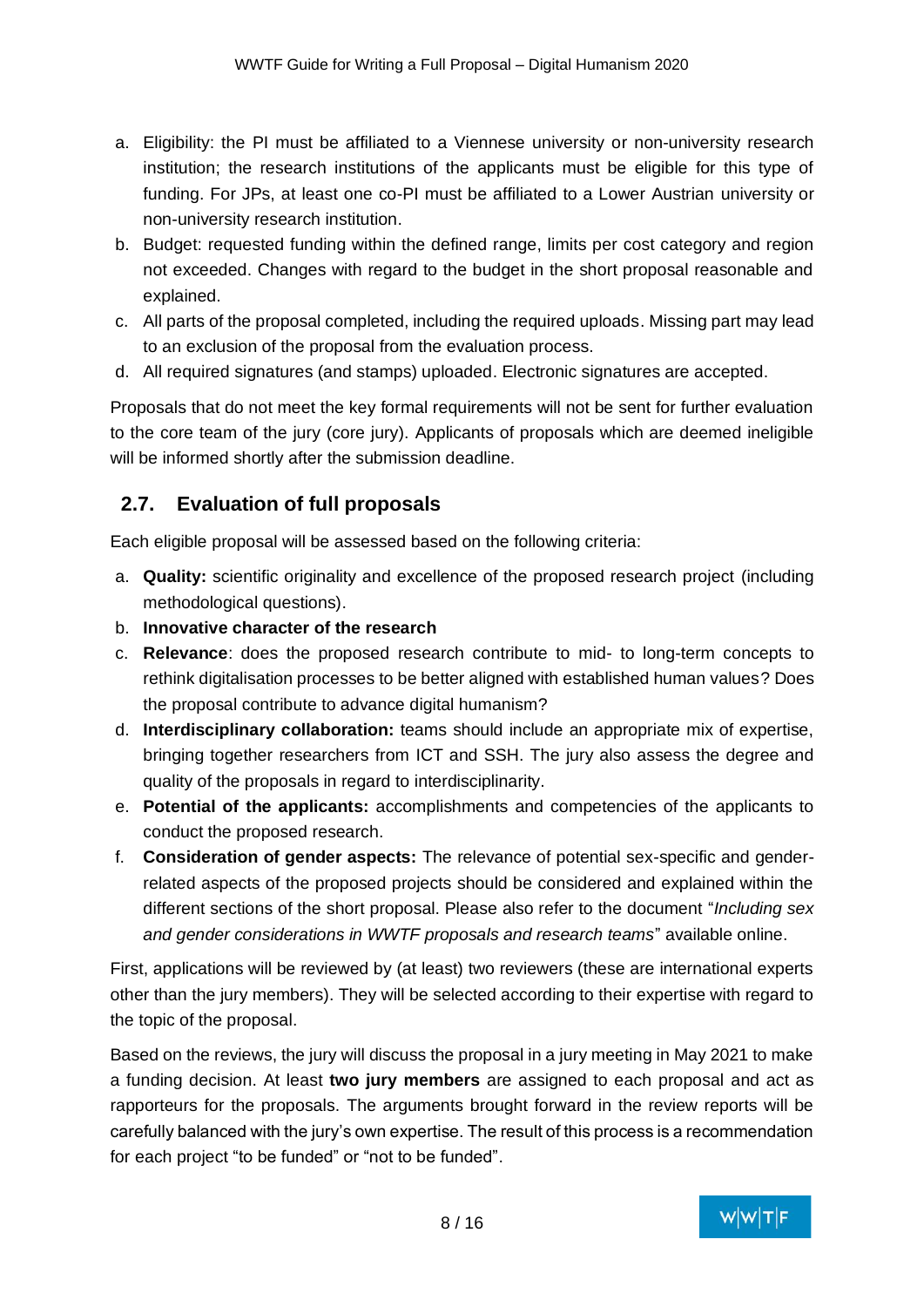## <span id="page-8-0"></span>**2.8. Formal funding decision**

Formal confirmation and decision-making of the jury recommendation by the WWTF Board of Directors after WWTF Advisory Board recommended the projects to the Board of Directors. The WWTF Boards have until now always followed the recommendation of the jury. Applicants will be promptly informed about the decision.

Applicants that have submitted a full proposal will receive anonymized full text reviews and a summary of the jury discussion after the formal funding decision.

# <span id="page-8-1"></span>**3. Online Submission System**

#### <span id="page-8-2"></span>**3.1. Login**

WWTF accepts only submissions of proposal via its electronic submission system.

- 1. Go to https://funding.wwtf.at
- 2. **Log in**, choose the call ("Digital Humanism 2020"), and select your proposal.
- 3. **Full proposal**: Fill in requested information in *online forms* and *upload requested files* (in PDF format). You can save the current status of your proposal at any time and access the system multiple times and edit provided information!
- 4. **Submit proposal**: the submit button becomes active only after all requested information has been filled in and uploaded (signalled by a green check mark next to the chapter title). Be aware that after the submission no more changes are possible. Proposals that have not been submitted will be deleted shortly after the submission deadline. You can delete the proposals also at any time.

*Note: The submission system closes at 2 pm (Vienna local time) on the day of the deadline. The short proposal has a size limit of maximum 5 MB. No diagrams or pictures are allowed in this stage, with exception of the Gantt chart.*

# <span id="page-8-3"></span>**3.2. General aspects of the full proposal**

Applications to WWTF undergo an assessment by international scientists, thus all proposals must be written in **English**. Please write precisely and to the point but go into enough detail to allow an evaluation by international peers!

**Important: Both jury and reviewers will consist of experts from the domain of ICT and SSH. Please write the proposal in a way that both communities can understand your research project. Avoid too specific jargon! Make it as easy as possible for the jury and reviewers to follow what you have planned in the research project! Be concrete with the methods you will employ and state what you are actually going to do in the project.**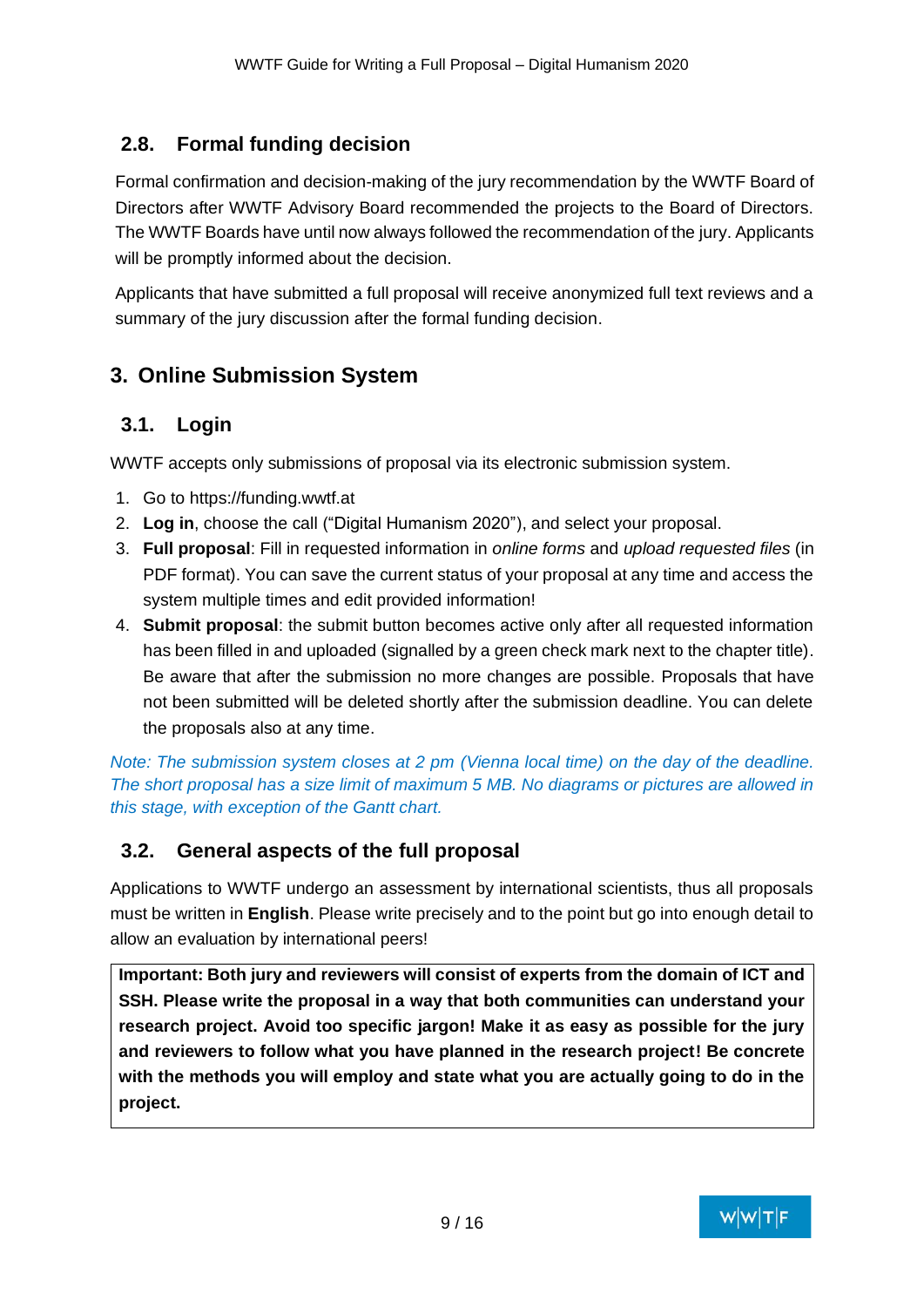The information for the full proposal consists of a part that is written "offline" with a word processor as well as information that need to be added directly in the online submission system.

#### <span id="page-9-0"></span>**3.3. Offline / word processing part of the proposal**

- Some parts of the full proposal must be written offline with a word processing programme to allow images, tables, etc. and then uploaded (as a PDF file) to the WWTF submission system.
- Use the template for download in the submission system. The template includes the required headings for each section.
- You may use the word-processing software of your choice, but we kindly ask you to use a **common font type such as Arial and in any case a font size of 11pt. Line spacing must be between 1.3 and 1.5**. The layout should support the readability of the proposal.
- Please do **not add any header or footer** (such as page numbers, proposal number, title of proposal) in the word processing file since this information will be added automatically upon upload of the PDF generated by the word processing programme.
- You **may include figures, tables**, etc. to improve the scientific presentation. Please note that the size limit for the overall proposal is 5 MB, thus, think of the appropriate resolution/file size of the figures. Avoid colours as reviewers might print out the proposals on a b/w printer.
- The length of the offline part of the **full proposal must not exceed 15 pages** maximum. Please note that the system refuses upload if this number is exceeded.
- Keep in mind that the **full proposal is an extension of the short proposal** you have already submitted. Thus, substantial changes in the project may impact the evaluation of the project by the jury.

# <span id="page-9-1"></span>**3.4. Online part of the project**

Note that the title of research project, scientific disciplines, keywords and the key applicants (PI, Co-PI, and core team members) must be identical to those on the short proposal. No substitution, deletions or additions of key applicants are allowed!

The online part has six sections:

- **1. Project Summary**
- **2. Research Project**
- **3. Project Team**
- **4. Project Budget**
- **5. Affirmations and Authorization**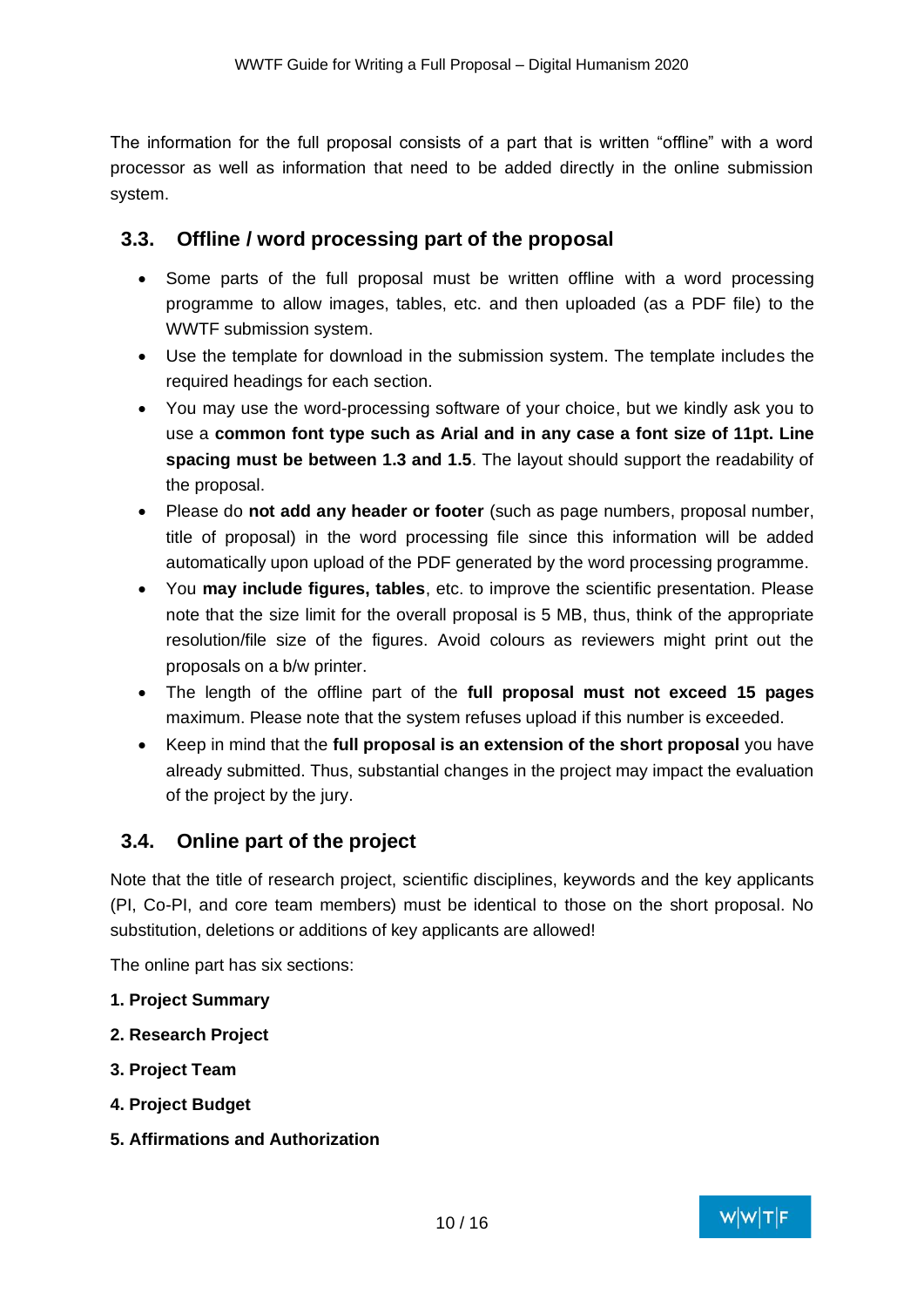#### <span id="page-10-0"></span>**3.4.1. Project Summary**

- Add an acronym for your project!
- The duration can be changed.
- **Scientific abstract** in English will be the first information jury members and peer reviewers read. The abstract is automatically taken from the short proposal. You may change it as you see fit.
- **General description** in German language is mandatory and will be used by WWTF for public relations work (such as WWTF webpage) in case of funding but will not be visible in the final electronic proposal and print-out (for jury and peer reviewers). We ask you to use a public style abstract and not simply translate the scientific abstract into German.
- **Suggested peers** (for peer review): Applicants must suggest five international peers from a field of competence that enables them to review the proposal. No previous publication activity or research cooperation with the suggested reviewer should be evident. Please provide up to five keywords or phrases that describe the reviewers' fields of expertise to enable a balanced set of reviewers to be chosen. If the suggested peer reviewers are employed for the evaluation is up to WWTF. In any case, WWTF will send the proposals also to other reviewers selected by the jury.
- **Excluded peers** (for peer review) (optional, max. 3): Applicants may exclude up to three peers from reviewing your proposal without indicating any reasons. The names will be stored in the WWTF database only and will not be visible in the electronic proposal and print-out. Please note that we will review internationally only, thus, no reviewer with an Austrian affiliation or with very close links to Austrian research will receive the proposal.

#### <span id="page-10-1"></span>**3.4.2. Research Project (max. 15 pages, PDF upload)**

Page numbers are indications about the expected length of each section. However, we allow for some flexibility between sections if this allows for a more precise presentation of the project. Please note that the omission of particular sections may have negative impacts on the evaluation as it could mean that essential information is missing.

You will find the template in the online system for download.

Please note that this call has a particular focus on interdisciplinarity. Please include this aspect in the whole description (wherever you see fit in the text).

#### **IV. Project description (about 4 pages)**

- *Subject of the research*
- *Relevance of the research topic:* Please state for whom the research and its outcomes might be of relevance (within science but also beyond). To what discussion / problem does the research contribute?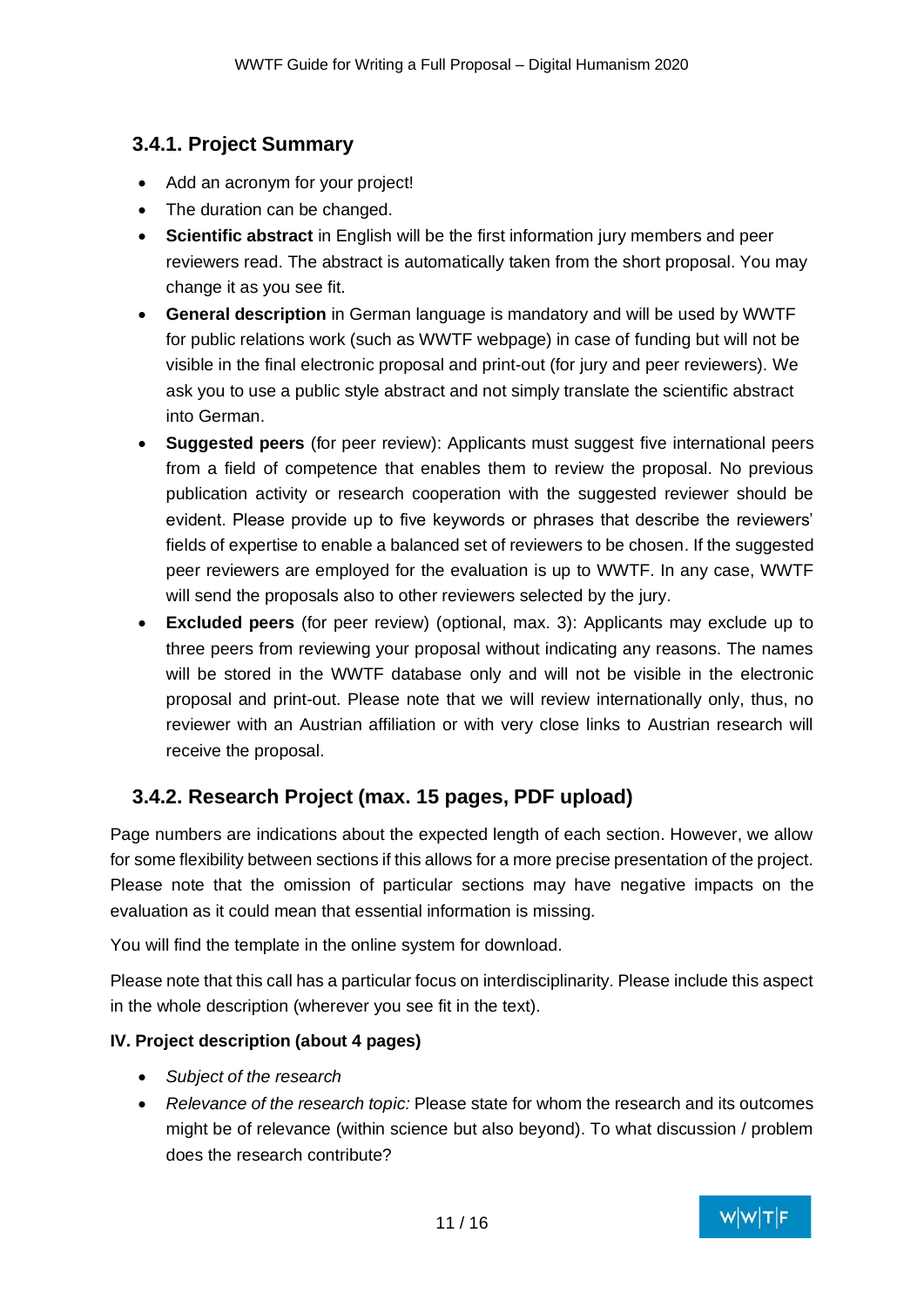- *State-of-the-art, theoretical embedding of the research and key scientific challenges*
- *Research questions and/or hypotheses*

Please include the *interdisciplinary aspects* arising from the collaboration between SSH & ICT where it is suitable in the text

#### **II. Objectives and expected outcomes** (about 1 page)

- *Objectives of the project*
- *Expected results and outcomes*
- *Dissemination plan (academic and non-academic) and stakeholder engagement:* please specify in more detail how you will disseminate your research outcomes.

Please include the *interdisciplinary aspects* arising from the collaboration between SSH & ICT where it is suitable in the text

#### **III. Innovativeness and relevance** (about 2 pages)

- *Innovative character and uniqueness of the proposal*
- *Contribution and relevance of the research to Digital Humanism. Description of the difference made due to the project*

Please include the *interdisciplinary aspects* arising from the collaboration between SSH & ICT where it is suitable in the text

#### **IV. Methodological approach** (about 4 pages)

- *Research methods (including considerations on interdisciplinary collaboration in the project):* Specify and justify the methods used. Justify the empirical data used and how you are going to analyse them.
- *Research and work plan* (including Gantt or flow chart): Please avoid too generic figures here, but provide depictions that display your work plan and the interaction of the work packages helping the jury and reviewers to understand your work process in the project.
- *Feasibility and risk management/mitigation:* Provide a short assessment of the feasibility of your approach. What are potential risky aspects in your research and how do you deal with it, if results fail to realize?

#### **V. Potential sex/gender considerations** (about 1/2 page)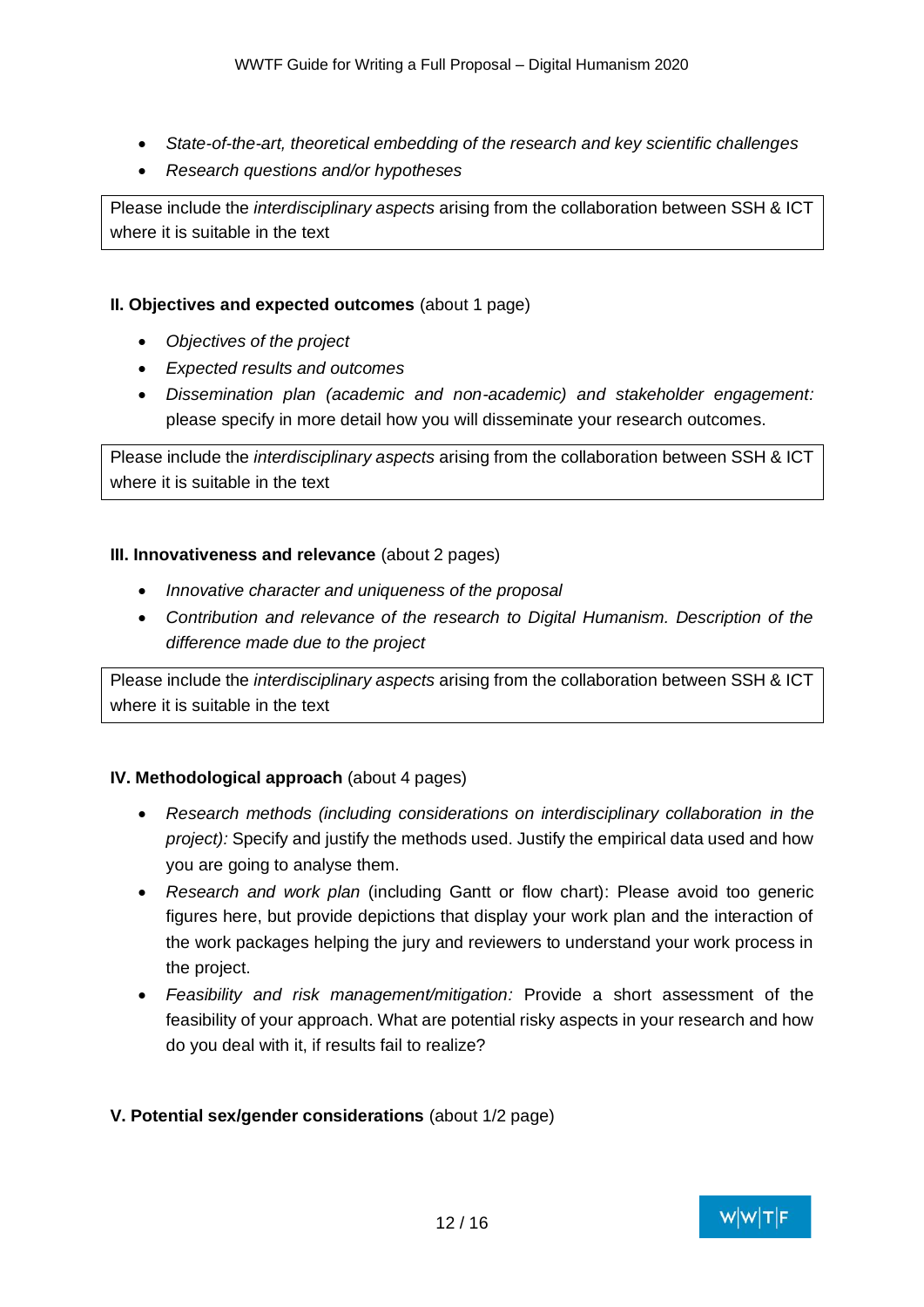In this section, please reflect sex/gender aspects of the research/topic itself and how you deal with the aspect in the project.

#### **VI. Roles of personnel (about 1.5 pages)**

- *Organisation of the interdisciplinary collaboration*
- *Project management*

Please note that the roles and competences of the involved researchers have to be specified in Section 3 in the online form.

#### **VII. Key references** (about 1.5 pages)

Please focus on the most relevant literature. Every citation must have a reference. Every reference must refer to a citation in the text. Use a common reference style. Highlight (e.g. in bold face) a maximum of ten key publications representing the state of the art in the respective research area(s).

Also use a font size of 11pt. Line spacing must be between 1.3 and 1.5.

#### **Online:**

*Potential ethical aspects:* this is of particular importance if your methods include working with people outside the research domain, i.e., experiments, interviews etc. in case that the inclusion might harm their psychological and physical integrity (however, simply talking to people is not considered as an ethical issue). This section should also reflect on data protection in case that personal information of people is used.

In case that an ethical approval is necessary, please upload it.

#### <span id="page-12-0"></span>**3.4.3. Project team**

The core team cannot be changed anymore at this stage. Information is taken over from the short proposal.

- Please specify the roles/responsibilities of the core team members as well as their competences with regard to the project.
- It is possible to update the CV.
- Further persons with no "key role" (all but PI, Co-Pi, core team members) can be added. This is relevant to calculate the project budget. If new person work at an institution which is not listed yet, please first add a "Partner Institution".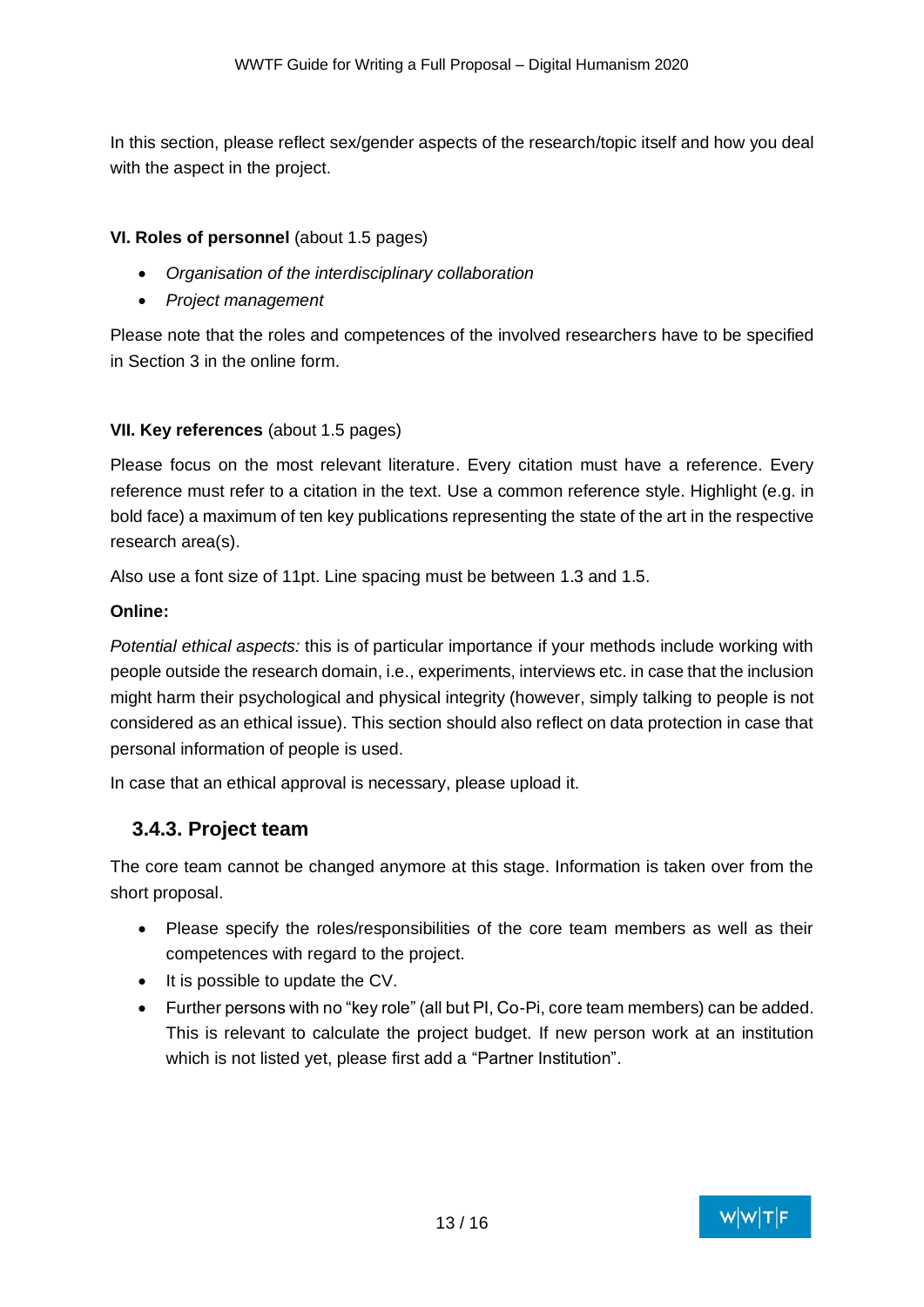|                          | Title: *                  | First/given name(s): *          | Last name/surname: * |  |
|--------------------------|---------------------------|---------------------------------|----------------------|--|
|                          | $\checkmark$              |                                 |                      |  |
|                          | Highest academic title: * | Staff category*                 |                      |  |
|                          | $\checkmark$              | $-$ please select $ \vee$       |                      |  |
|                          | Year of birth:            | Date of doctorate: (dd.mm.yyyy) | ORCID/Researcher ID: |  |
|                          | l١                        |                                 |                      |  |
| Institution <sup>*</sup> |                           | v                               |                      |  |

- **Project team composition & gender equality:** Please describe how your project deals with gender equality issues during job announcements, recruitment of staff and working environment.
- **Career development prospects:** Please describe how your project contributes to human resources development of the team members (e.g., providing opportunities for research, staff exchange, teaching and mentoring).

#### <span id="page-13-0"></span>**3.4.4. Project budget**

Table 1: Planning of personnel costs

- Fill out the table for all persons involved. The names and staff category of all persons listed in part "3. Project Team" are automatically filled. Please first choose the funding source (WWTF, in-kind, WWTF & in-kind) and then add the average yearly time commitment for each project year. Finally, for those persons where WWTF funding is requested, fill in the salary corresponding to a 100% employment in the first project year. The total funding applied for each person will then automatically be calculated including a 3% annual salary increase. At the end of Table 1 you will see the total personnel costs applied for from WWTF.
- Please note that salaries are in k Euro = 1.000 Euro.

Table 2: Planning of project related costs for equipment, materials, travelling, publications, organization of workshops/ conferences/ ..., and other costs

- All costs directly attributed to the project can be listed here, however no basic infrastructure such as rent, telephone costs etc.
- WWTF encourages open access publications. Costs for Article Process Charges (APCs) can be listed in table 2.
- The overall share of these costs shall not exceed 25% as WWTF aims to fund scientific personnel.

Table 3: Total funding applied for per institution

- Provides an overview of costs / institution
- Insert the overhead percentage here. Up to 20% are allowed. Add the overhead percentage (i.e., indirect costs) per involved institution as a numeric value between 0.0 (no overheads claimed) and 20 (20% overheads claimed). Please stick to the guidelines for overhead costs of your institution.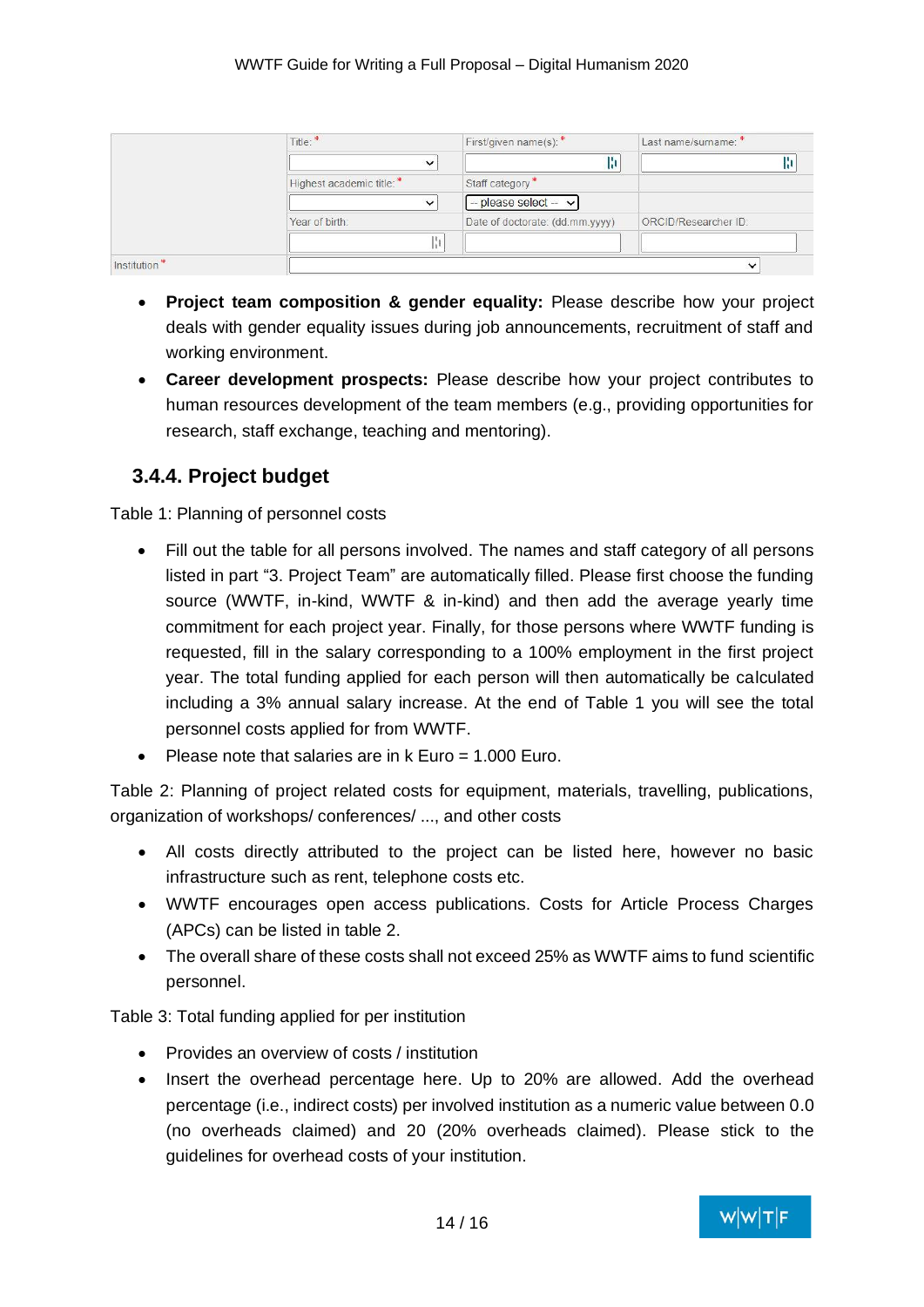#### • **There should not be any significant changes in the budget in comparison to the short proposal. Exceptions are ok but need an explanation.**

Table 4: Budget per region

- This table provides an overview of the budget per region.
	- $\circ$  Up to 20% of the budget can go outside Vienna, except for "Joint Projects" with Lower Austria (see above).

#### Explanation of Cost Planning (max. 3.000 characters)

WWTF requires an explanation of your cost planning principles and a detailed planning of personnel costs (which should comprise the biggest part of the project related costs) as well as planning of project related costs for equipment, materials, travelling, publications, organization of workshops/ conferences/ … and other project related costs.

Disclosure of other applications for funding

• Is the project (or parts of it) already subject to ongoing requests for funding? In case that you applied at other research funding organizations with the same content, please indicate this here. It will not impact the evaluation, but in case of funding, you will be asked by whom institution you want to receive the funding.

#### <span id="page-14-0"></span>**3.4.5. Affirmations and Authorization**

Affirmations are the signatures of the core project team members. Additionally, WWTF requires collecting the signatures of the authorized person(s) of all participating institutions to which the persons signing the "Affirmations" are affiliated to in case of funding.

Multiple copies may be used for signing. Scanned pages are accepted. **Please upload one PDF containing all the required signatures. Up to nine pages in a single PDF are possible.** 

Hard copies of the proposal or the signatures are not required and shall not be send to WWTF.

The names of the person(s) signing the authorization for each hosting institution have to be inserted into the provided textboxes in the system.

Then download the forms ("Download Part II/5 as PDF document") and have these **signed**, together with the **date** and a **legible stamp**. If multiple signatures are required from one institution you can use the same form multiple times or add the additional signatures below the provided boxes. Multiple copies of the forms may be used for signing. A maximum of 6 pages may be uploaded in this section.

**Additional institutions** also have to sign the section "Authorizations" for the submission of the full proposal.